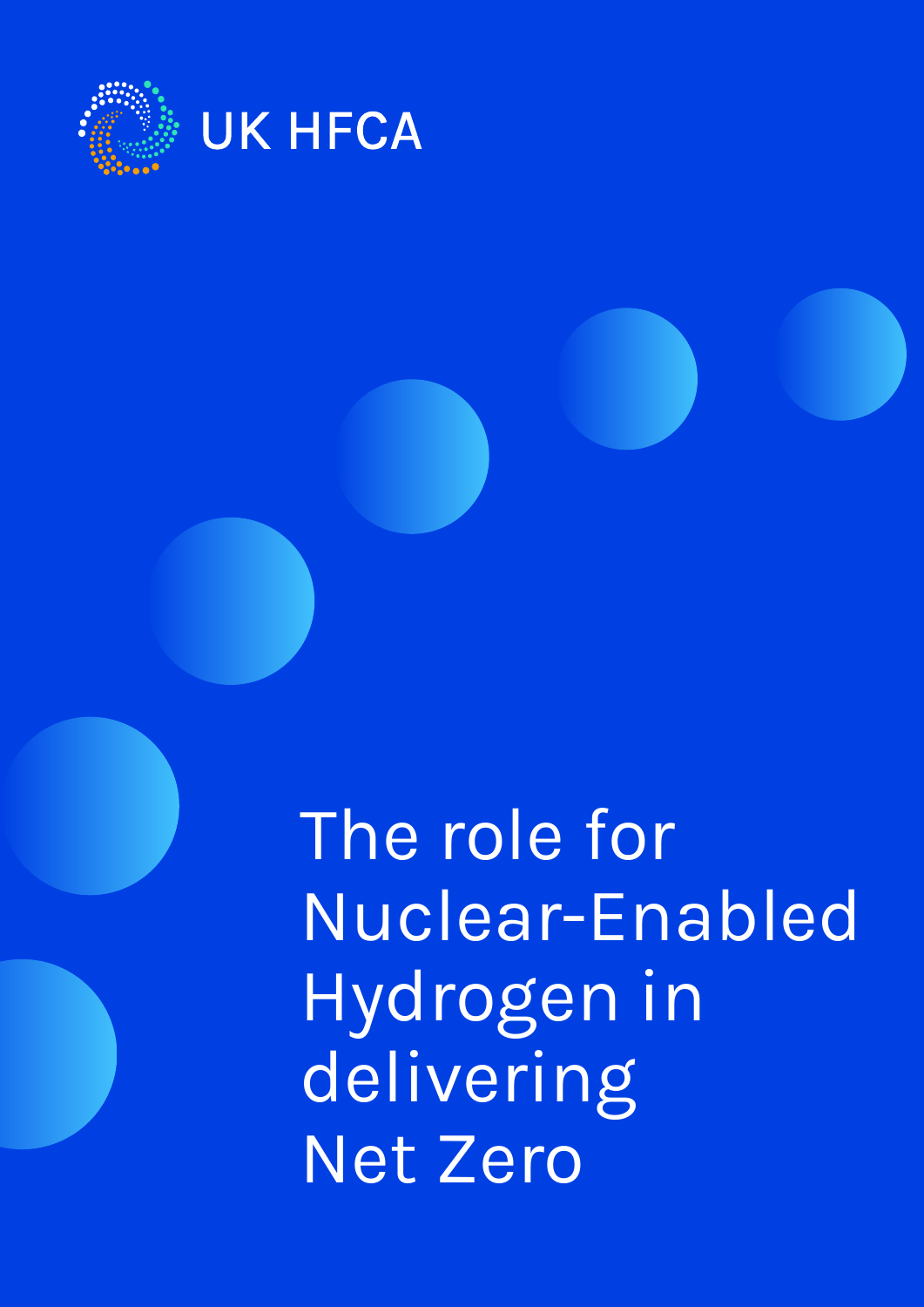## **Key messages**



Nuclear-Enabled Hydrogen (NEH) is zero emission at the point of production.



NEH offers the potential for mass-scale hydrogen production and could make a nationally significant contribution to future demands for hydrogen.



Co-locating the production of NEH within industrial clusters could bring strong synergies between the nuclear electricity and heat generation and the industries served by the cluster.



NEH can offer several levels of energy security through strong supplier relations, domestic processing capability and the long- term storage of fuel thus contributing to wider energy security.



Government support via both legislation and financial incentives will be important to ensure that NEH can realise its potential.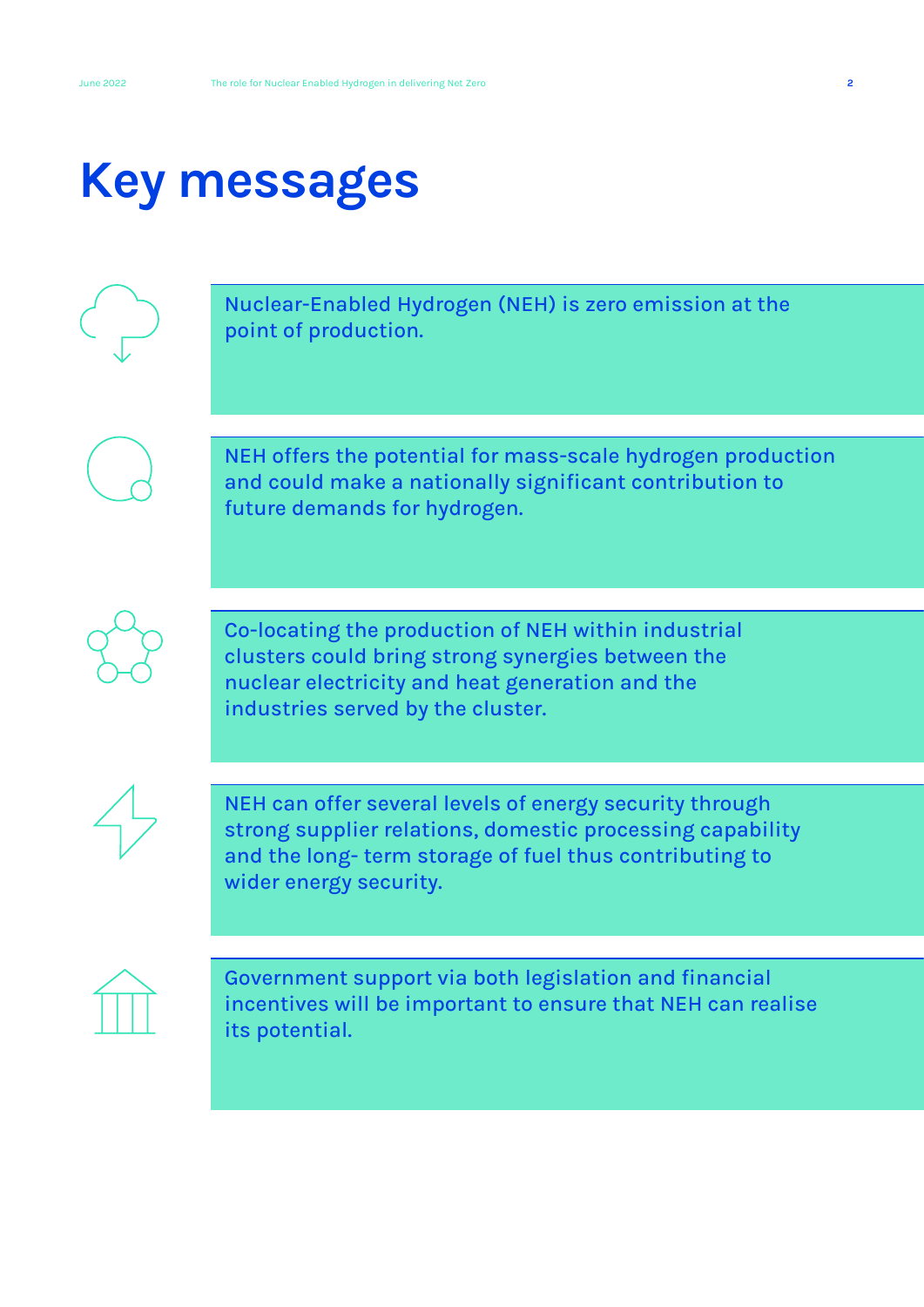#### **Figure 1: Nuclear-Enabled Hydrogen's Potential1**



<https://www.nnl.co.uk/wp-content/uploads/2021/07/Hydrogen-Round-Table-FINAL-v2.pdf>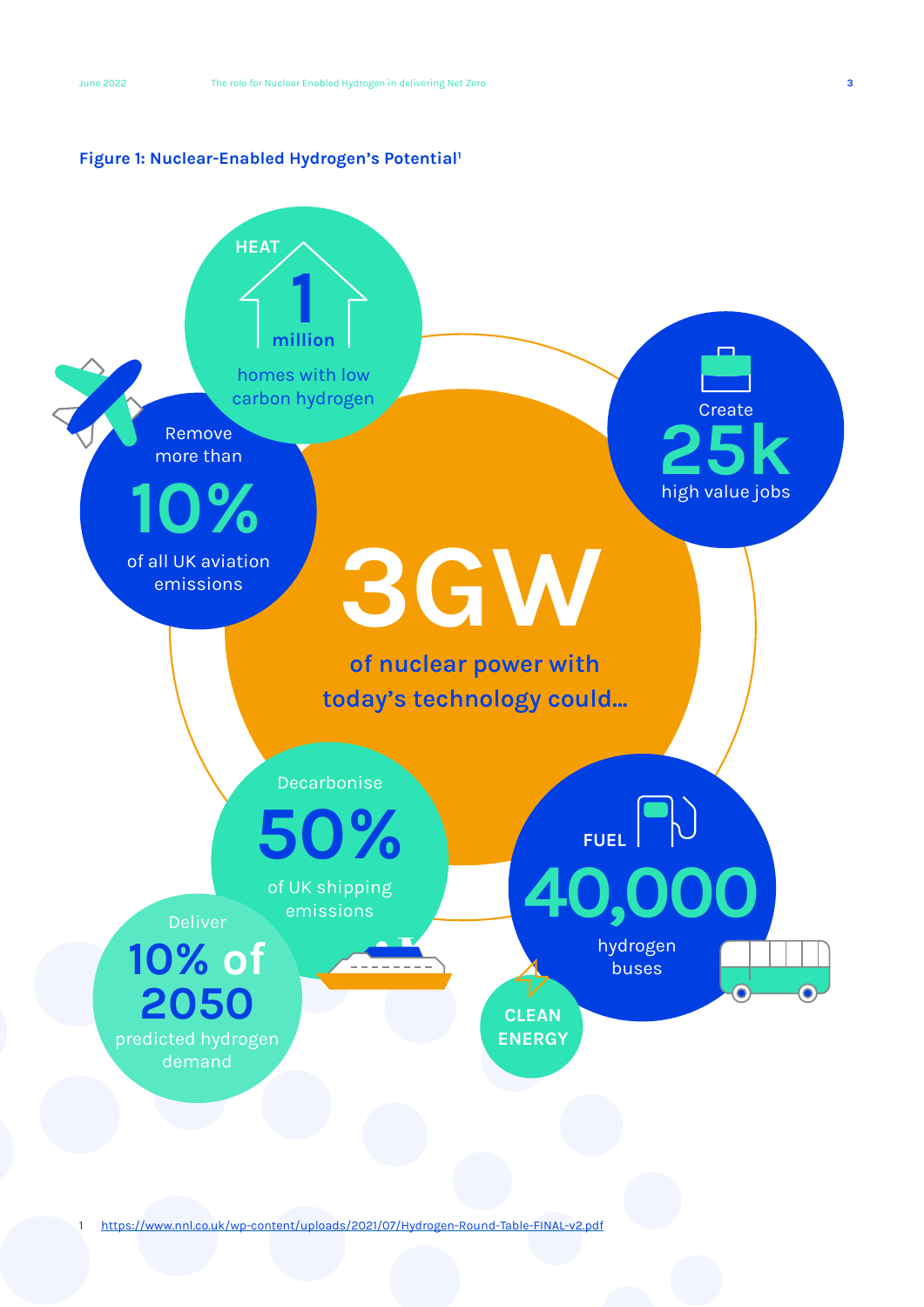## **Background and context**

**Nuclear power has provided safe and clean electricity to the grid for over 60 years in the UK. Both nuclear energy and hydrogen have come increasingly to the fore as the UK seeks to both deliver its Net Zero targets and enhance energy security. The Government's recently published British Energy Security Strategy<sup>2</sup> includes increased ambitions across nuclear and hydrogen, highlighting their growing importance in the UK's energy system.** 

Nuclear-Enabled Hydrogen (NEH) is the term for hydrogen that is produced using heat and electricity derived from nuclear power. Using technology available today, such as electrolysers, hydrogen can be produced with zero emissions at the point of generation.

The combination of nuclear power and hydrogen through NEH offers the potential of mass-scale hydrogen production, which can be used to help decarbonise some of the UK's hardest to abate sectors. This Paper highlights the role and potential for NEH and calls for action from Government to enable its deployment.



2 https://www.gov.uk/government/publications/british-energy-security-strategy/british-energy-security-strategy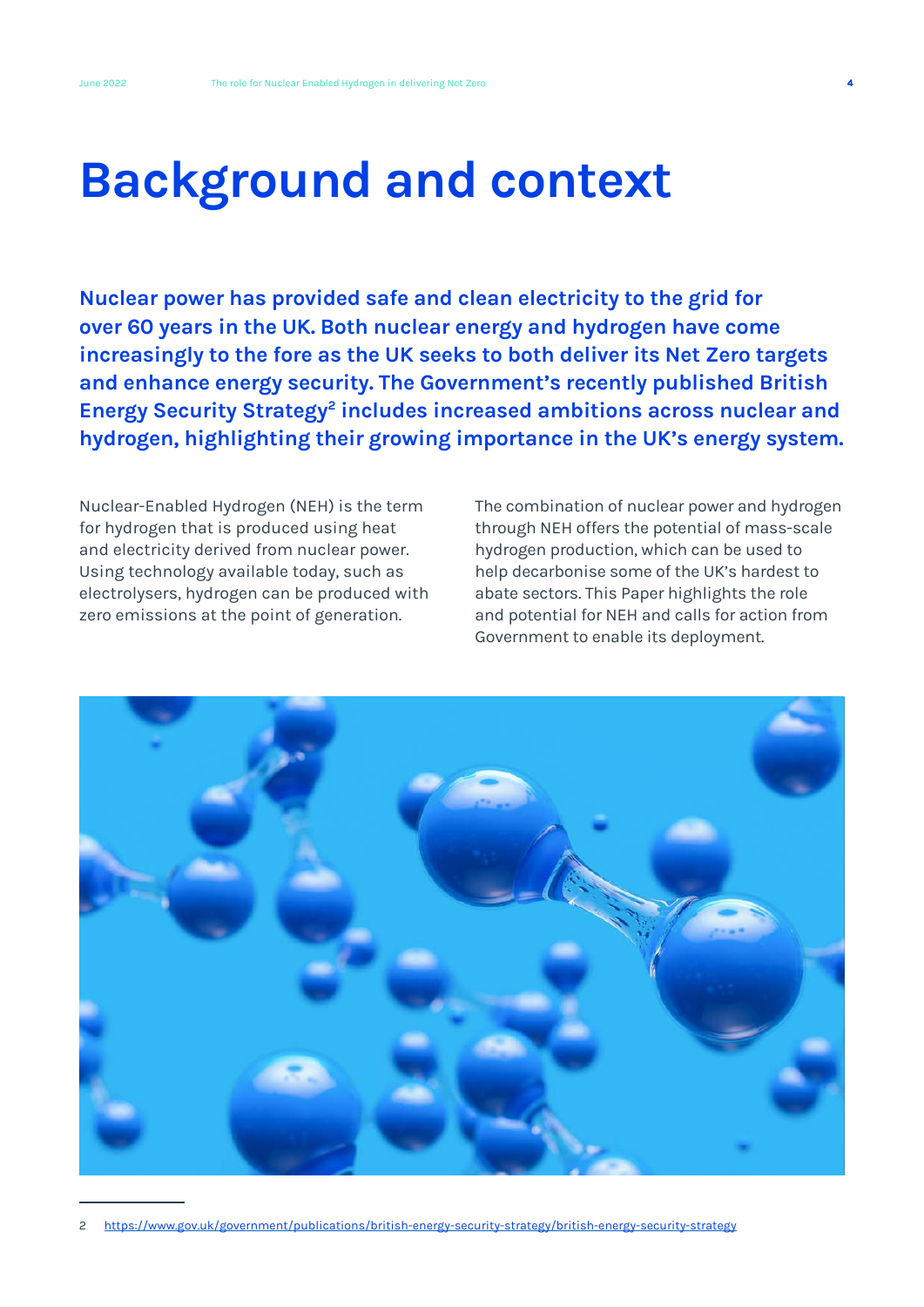# **The NEH opportunity**

**There are a number of areas where NEH can contribute to the UK's goal of Net Zero by 2050 within the context of established use cases for hydrogen. Underpinning this contribution to Net Zero are a series of valuable attributes that NEH possesses: zero carbon; low-cost energy input; large scale; co-location synergy; and beneficial roles accross the energy system.** 

**Zero carbon:** Nuclear plant operations do not emit any CO $_{\tiny 2}$  and, when coupled with electrolytic hydrogen production the result is zero carbon

hydrogen production. Figure 2 below shows how the life cycle emissions from nuclear power are comparable to Solar PV, and Wind.



3 https://www.carbonbrief.org/solar-wind-nuclear-amazingly-low-carbon-footprints/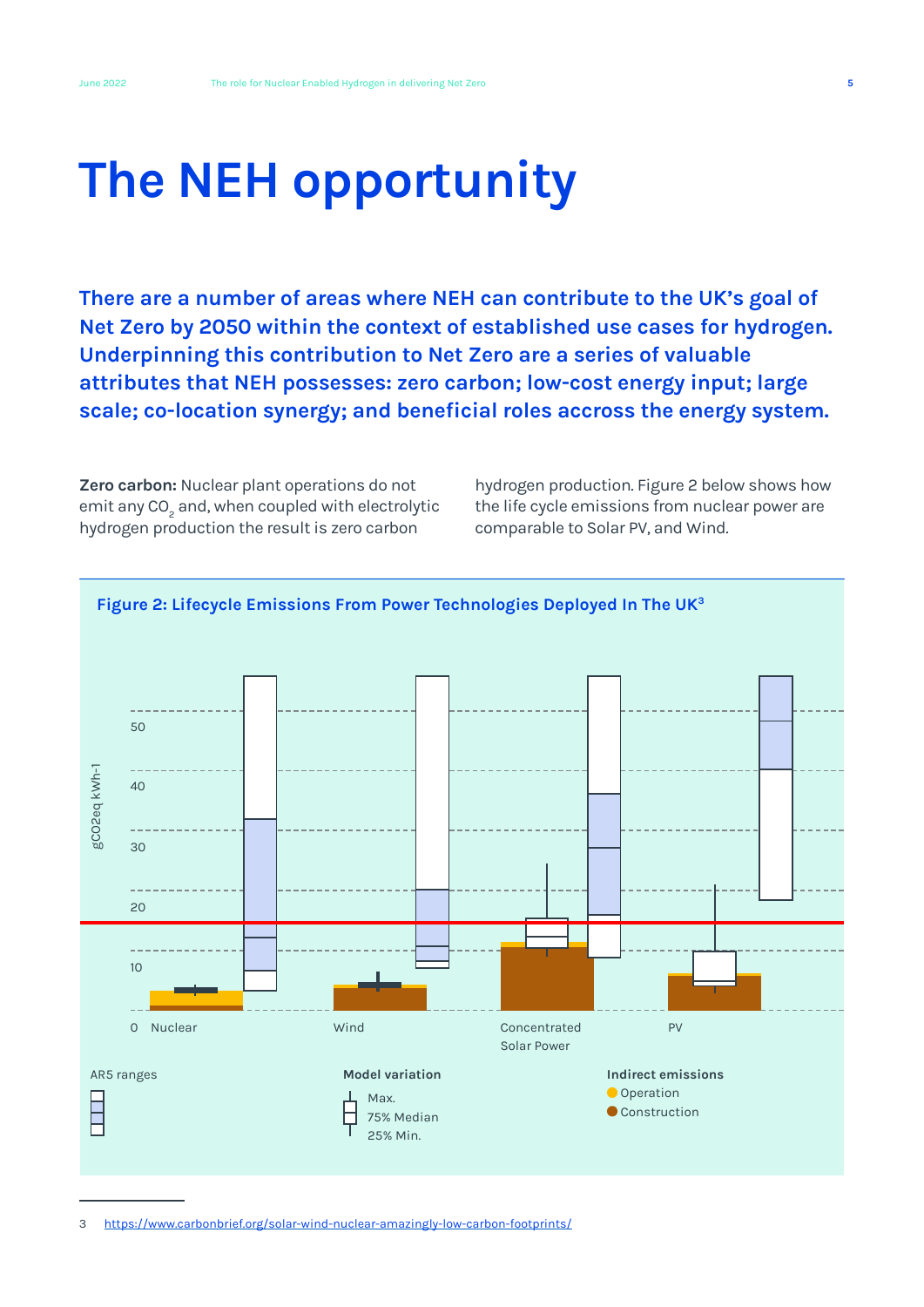NEH does emit some CO<sub>2</sub> in three stages of its production process: the construction and decommissioning of the nuclear plant; the mining of the minerals used as a feedstock for the plant; and the construction and decommissioning of the electrolyser. Yet the scale of these emissions is vastly outweighed by the volume of clean energy generated by just one plant across its 60+ year lifespan.

**Low-cost electricity input:** NEH has the bulk of its costs held in the infrastructure required for generating nuclear power and, once operational, will see low-cost hydrogen production throughout the lifetime of the asset. Furthermore, nuclear power offers operational efficiencies through being a steady source of electricity for electrolysis. Unlike Solar-PV and wind, the clean energy provided by nuclear is steady year-round, meaning that the annual load factor of an electrolyser will be higher and produce more hydrogen per MW installed. Furthermore, as thermal technology, nuclear power stations can provide heat at a variety of temperatures to enable higher efficiency production of hydrogen and subsequent products such as Ammonia and Synthetic Aviation Fuel (SAF) – further detail on each product is given below.

Approximately 70% of the cost of hydrogen from wind energy in 2030 will be the electrical input to electrolysers<sup>4</sup>. Evidence from the National Nuclear Laboratory<sup>5</sup> shows that forecast cost reductions for nuclear energy rapidly make NEH cost competitive with renewables enabled hydrogen. Securing another low-cost energy input for low carbon hydrogen ensures that not only the 2030 10GW target for low carbon hydrogen production is reached, but is done so affordably.

### **70%**  of the cost of hydrogen from wind energy in 2030 will be the electrical input to electrolysers

**Large Scale:** One 3GW nuclear power plant has the potential to generate enough hydrogen to decarbonise the heating of 1 million homes or 40,000 hydrogen buses (the UK has 32,000 operational buses today) from a site no more than a few square miles in size, with technology available today. Generating power on a predictable basis, with operating cycles of more than a year for a modern nuclear plant, provides valuable scale and capacity to the wider hydrogen energy system, helping reduce the need for inter-seasonal storage.

### **40,000** hydrogen buses could potentially powered by one 3GW nuclear

**Co-location synergies:** Co-location of NEH with industrial clusters could bring strong synergies between the nuclear electricity generation and the industries served by the cluster. Nuclear power generates large amounts of heat which can be used in nearby industrial or district heating facilities. Within these clusters, shipping – served by GW scale ammonia production - is also a potential off-take option for NEH. Furthermore, NEH has the scope to form important regional hubs in current industrial or domestic clusters, capable of offering mass volumes of hydrogen to these regions – see below.

### **Beneficial roles across the energy system:**

NEH offers benefits and roles across the energy system, as shown in Figure 3 below. However, these are not currently recognised in the key energy system models used by the UK Government and other stakeholders to predict the nature of our future energy system. The Energy System Catapult has demonstrated through its Nuclear for Net Zero modelling that the technologies both de-risk Net Zero and expand the role of hydrogen in a future energy system.

5 [https://www.nnl.co.uk/wp-content/uploads/2022/03/Preliminary-Economic-Assessment-of-Nuclear-Enabled-Hydrogen-Produc](https://www.nnl.co.uk/wp-content/uploads/2022/03/Preliminary-Economic-Assessment-of-Nuclear-Enabled-Hydrogen-Production-Final-Approved.pdf)[tion-Final-Approved.pdf](https://www.nnl.co.uk/wp-content/uploads/2022/03/Preliminary-Economic-Assessment-of-Nuclear-Enabled-Hydrogen-Production-Final-Approved.pdf)

<sup>4</sup> https://energycentral.com/system/files/ece/nodes/440406/solving-the-integration-challenge-ore-catapult.pdf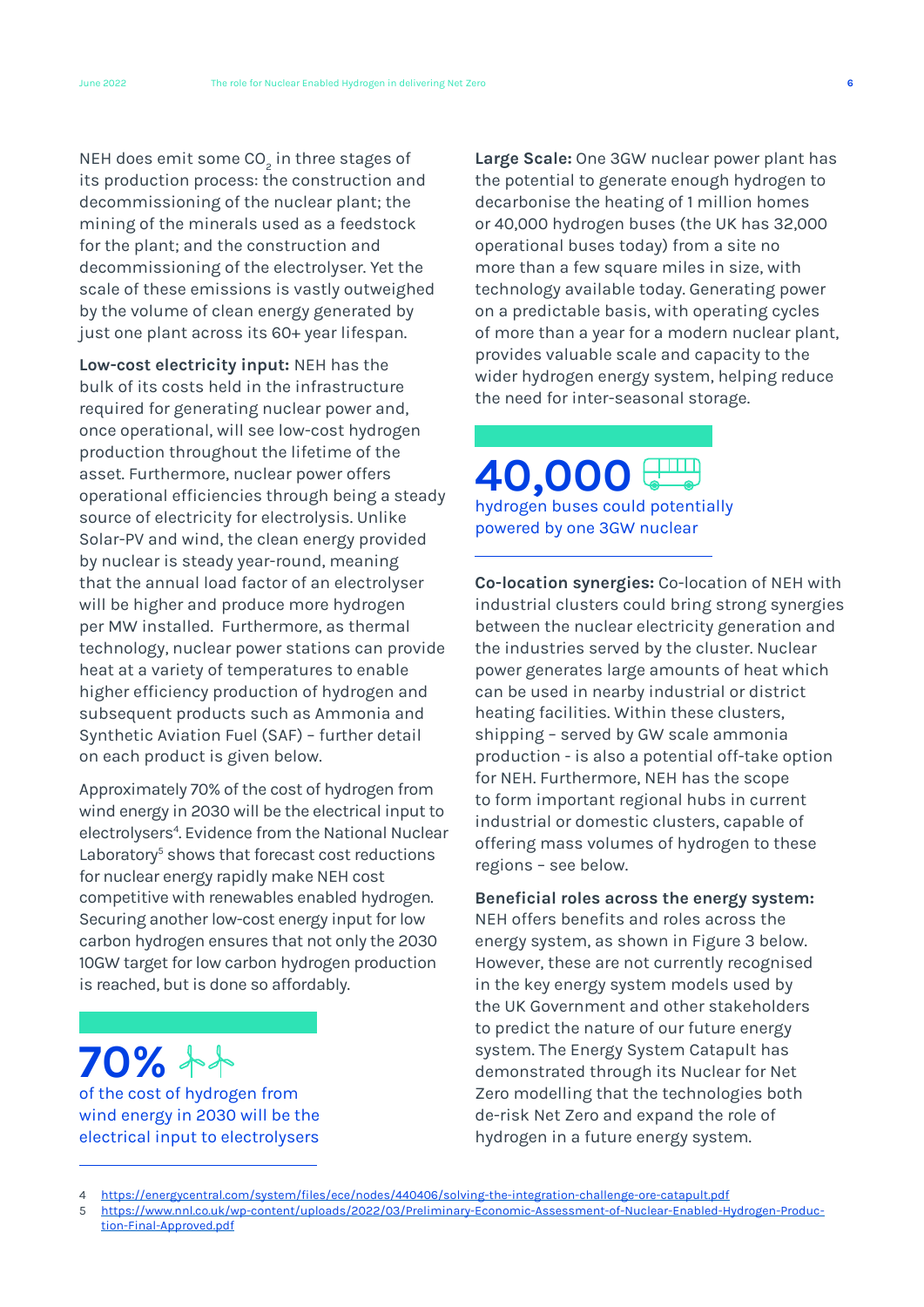#### **Figure 3: NEH – A role across the energy system**

#### **FUEL CELLS FOR SURFACE TRANSPORT**

Large scale nuclear power stations could be coupled with electrolysers today to generate the high purity hydrogen required for fuel cell vehicles. With many of the identified sites for nuclear new build being in or near to industrial clusters, generated hydrogen would be usable locally to decarbonise heavy transport.

> **NUCLEAR ENABLED HYDROGEN A role across the energy system**

### **DECARBONISING THE GAS GRID**

Over 300 TWh of natural gas is used each year for the heating of homes and offices across the UK. This forms one part of the circa 900 TWh of natural gas distributed in the networks each year, all of which could benefit from the scale and predictable supply of NEH from current generation reactors and next generation Small Modular Reactors (SMRs).

#### **AMMONIA FOR SHIPPING**

Decarbonisation of marine transport with ammonia is a growing area of interest globally. The UK could be at the forefront of shipping decarbonisation through the generation of ammonia using hydrogen and heat generated from nuclear power; the heat can uniquely benefit many of the production processes required for ammonia production and be co-located with demand at ports using next generation SMRs and Advanced Modular Reactors (AMRs).

#### **SYNTHETIC AVIATION FUELS**

One of the most challenging sectors to decarbonise is flight, where heavy batteries fundamentally limit the range of electric aircraft. Hydrogen generated from nuclear could be colocated with Direct Air Capture and synthetic fuel production processes to generate carbon neutral or carbon negative synthetic fuels for aviation. With predictable costs and production schedules, it would provide the stable supply of fuel needed to enable global flight operations.

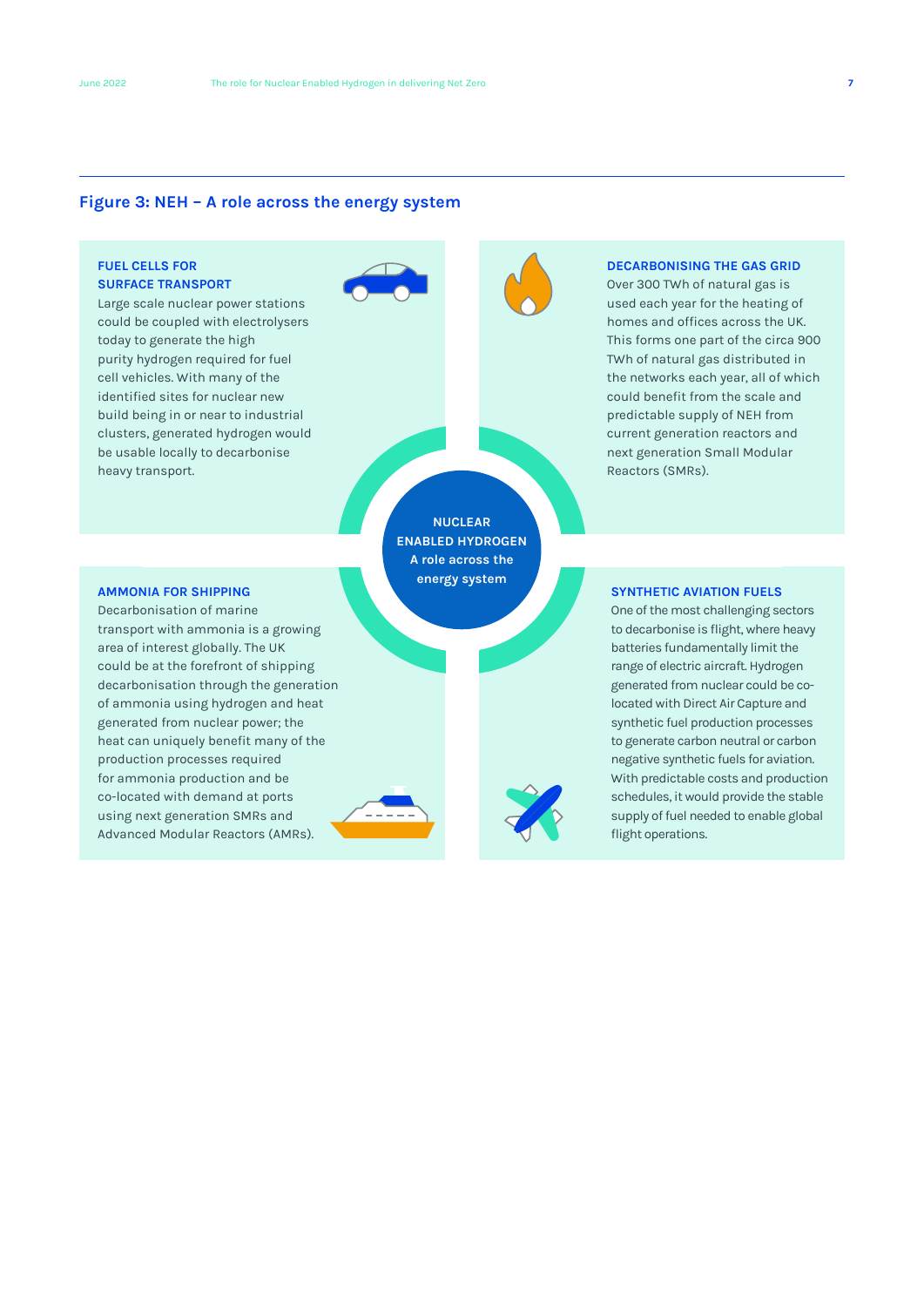## **Today and tomorrow**

**Following the recent increase in the UK's production target for low carbon hydrogen from 5GW to 10GW by 2030, 3GW of nuclear power with today's technology could meet 22.5% of this new target. Deploying electrolysis alongside nuclear power plants can provide additional flexibility to the grid while contributing to the governments 10GW target for low carbon hydrogen. In light of the recently updated targets for UK Nuclear power – with plans now for 24GW to be online by 2050 - decisive early action is key. And with projects reaching FID each year until 2030, the role of NEH in these proposed plant operations must be considered today and decided on in the near future.** 

The current lack of storage for hydrogen means that producers which can offer a constant rate of production will be at an advantage for off-takers that require constant supply. If the off-takers have an interruption to their requirements, the hydrogen could likely be safely diverted into the natural gas grid at 10% or 20%, subject to Government decisions on blending. NEH could be used to fill the UK strategic reserve to protect the future renewable electric grid from times when the wind does not blow. Thus, NEH is well placed to meet steady and year-round hydrogen demands, directly enabling the build out of hydrogen infrastructure.

As mentioned above, another area that NEH could serve in the short term is colocation with industrial clusters, tying into the hydrogen networks being built in these locations, while providing base-load clean hydrogen production capacity. Implementing a plan in the short-term for GW scale production of hydrogen in these clusters provides a strong foundation for ammonia and SAF production. Figure 4 shows a vision of how nuclear-enabled hydrogen could develop in the UK.

**22.5%**  of the UK's production target for low carbon hydrogen could be reached with 3GW of nuclear power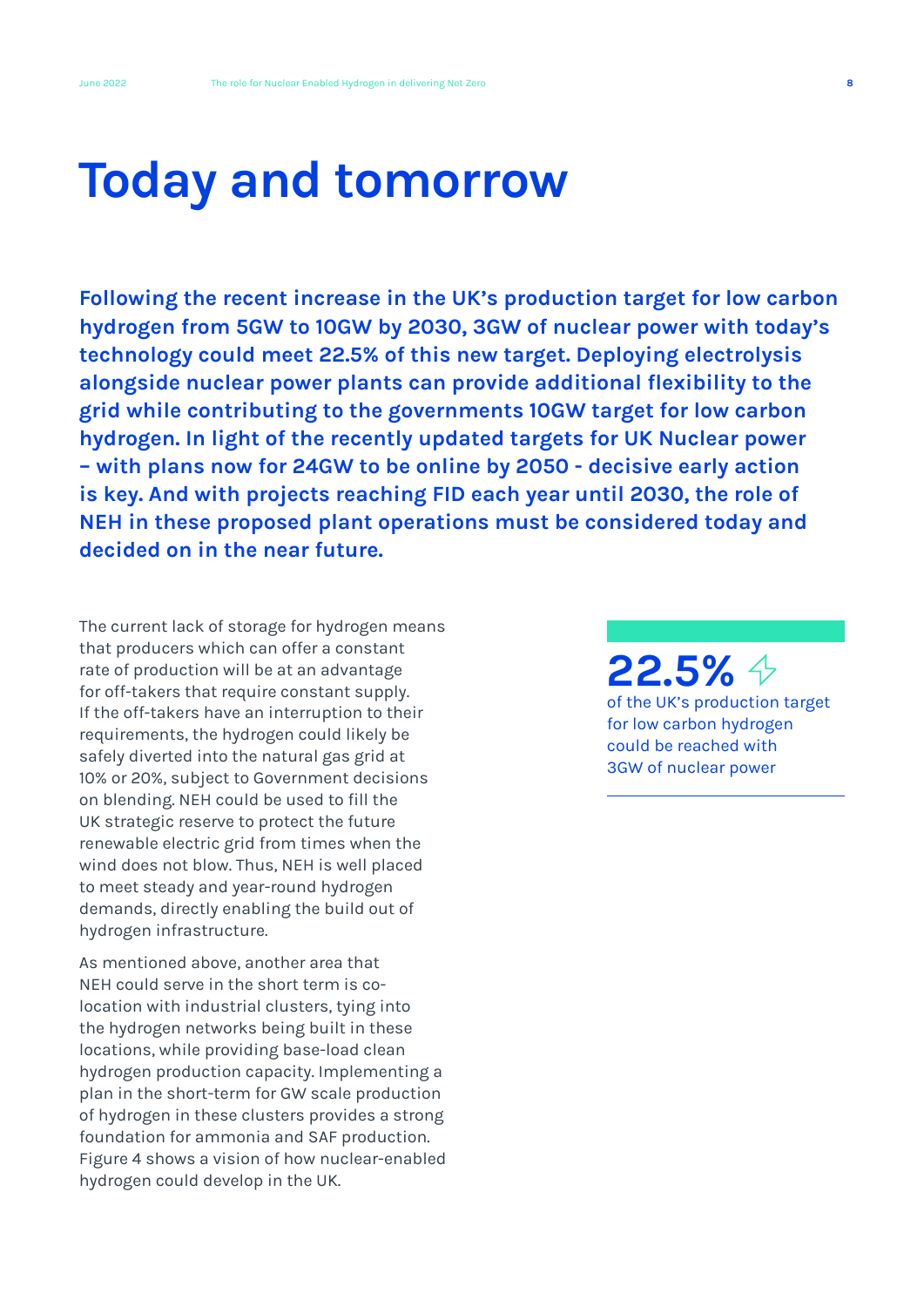#### **Figure 4: A Vision For Nuclear-Enabled Hydrogen Roll-out In The UK**



- $\rightarrow$  Deployment of electrolysis at scale alongside existing nuclear power plants in the UK could contribute to the Government's 10 GW target, providing additional flexibility to the electricity grid from 4 GW of nuclear capacity.
- $\rightarrow$  Demonstration of heat assisted electrolysis has been delivered in the UK and is close to at scale commercial deployment alongside the new build nuclear fleet.
- $\rightarrow$  With tens of GWs of nuclear new build on stream, the majority is operating with flexible generating capacity producing hydrogen and electricity dependant on the demands of the integrated system operator.
- $\rightarrow$  Small modular reactors are being deployed off electricity grid, generating hydrogen, ammonia, and other products for a range of market demands.
- $\rightarrow$  Advanced modular reactors have been demonstrated in the UK and are used to generate a range of products, including synthetic hydrocarbons. A fleet rollout is underway to deliver the capacity of synthetic products required to meet UK and global demands.
- $\rightarrow$  The UK is a global leader in production of synthetic hydrocarbons from nuclear and hydrogen, enabling a buoyant export market and increasing global energy security.
- $\rightarrow$  A fleet of large-scale reactors, small modular reactors and advanced modular reactors operating alongside a range of hydrogen production technologies is producing a range of products to meeting UK and global needs.
- $\rightarrow$  Capacity is assured for decades to come as a result of the long lifetime of nuclear reactors.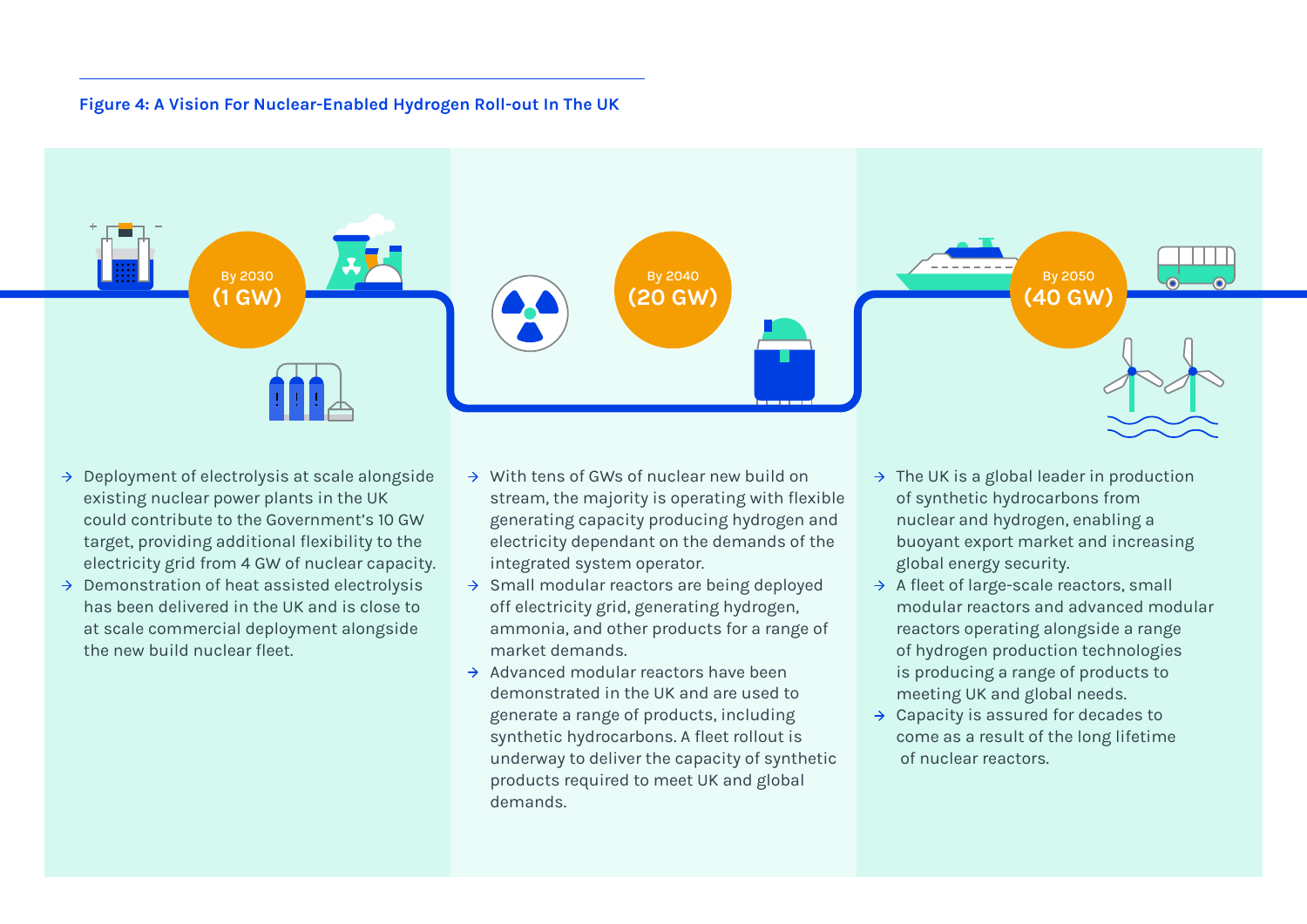# **NEH's Role in Energy Security**

Energy security has come increasingly under the spotlight in recent months and is becoming a key consideration for the UK's energy future. NEH can offer numerous levels of energy security through its diversity of supply.

The feedstock for the process, uranium, is mined in a few key regions with whom the UK has strong relations. Currently, the UK's major suppliers operate in Australia, Canada and Kazakhstan. The UK has well established capability in processing uranium to create a fuel which can be stored for long periods until needed in the nuclear power plant, where normally multiple years' worth of fuel are already stored on site. As such, it is possible

to maintain a buffer of months or even years of processed uranium throughout the supply chain to combat potential supply side issues. These three aspects - strong supplier relations, domestic processing capability and long- term storage of fuel - result in high energy security.

NEH provides predictable hydrogen production, reducing the need for inter-seasonal storage of hydrogen and hydrogen-based products. These energy security attributes of the UK's nuclear supply chain mean that NEH offers a route to clean hydrogen that can weather global energy supply issues.

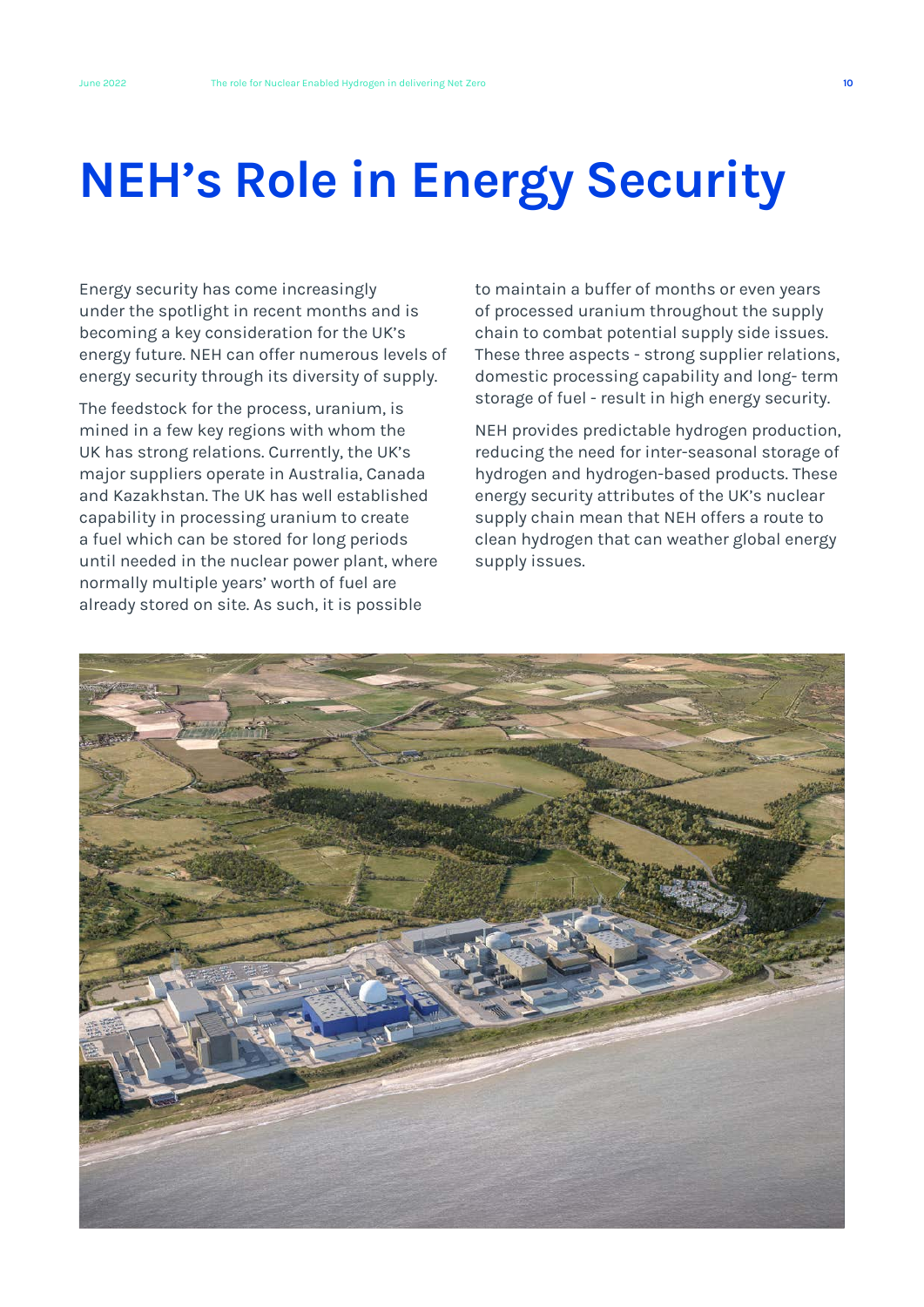NEH provides predictable hydrogen production, reducing the need for inter-seasonal storage of hydrogen and hydrogen-based products

Beyond security of supply, the scale of NEH and variety of products that can be made affords the opportunities to develop future export markets, where the UK can be a global leader in the development and deployment of the technology.

**Ammonia:** NEH is well situated to provide large scale ammonia production due to the high temperatures that are required for ammonia production and which are a feature of the nuclear energy generation process. Whilst ammonia has been identified as a promising energy carrier for decarbonising marine shipping, its adoption would currently be constrained by an ability to scale up. Switching just 30% of shipping to ammonia as a fuel would require a doubling of global production capacity<sup>6</sup>.

NEH produced ammonia can also be utilised in the production of fertilisers to help decarbonise both domestic and foreign agriculture. Additionally, NEH produced ammonia can be exported, for use directly in power stations replacing coal, oil or natural gas, with transport to countries which lack indigenous energy production (e.g. Japan).

**Synthetic Aviation Fuel (SAF):** Low-carbon heat from nuclear energy can drive direct air capture with high efficiency (and as AMRs will operate at higher temperatures than other nuclear reactors, further efficiencies are likely to be realised). The captured carbon can then be combined with hydrogen to create SAF using globally proven processes at a scale of production required to decarbonise aviation.

**Liquid Hydrogen:** Liquefication of hydrogen to enable global distribution will require large amounts of additional energy, yet could provide a valuable export market analogous to current LNG supply chains, although it is likely that much of this opportunity could be achieved via NEH produced ammonia. NEH would be uniquely placed to support this through co-location at shipping terminals and being able to offer direct heat integration for compressors and associated components in a system, improving overall system performance.

https://www.lr.org/en/insights/articles/decarbonising-shipping-ammonia/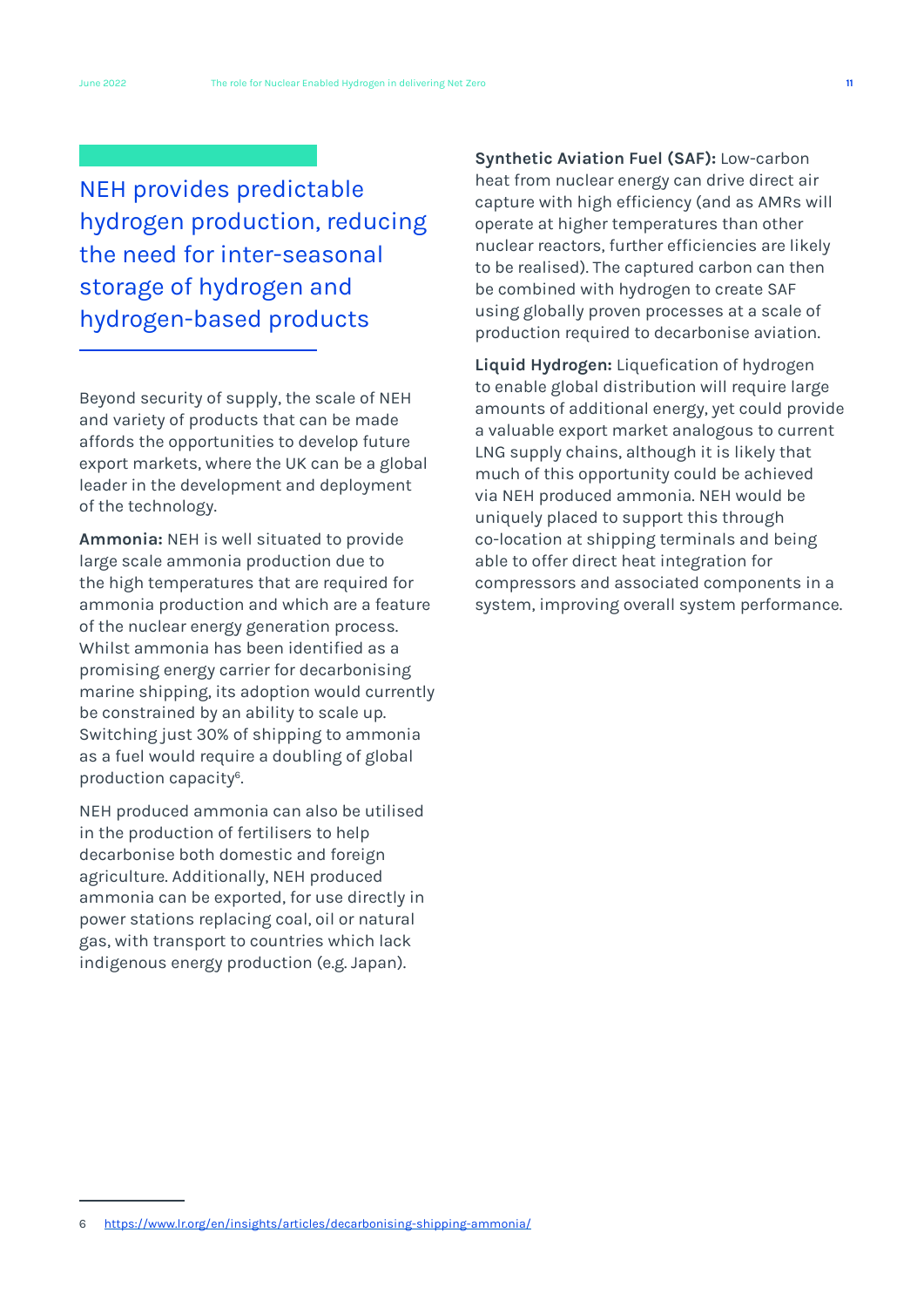# **The Role for Public / Private partnerships**

**The key role for Government lies in enabling actions for NEH. Key recommendations for bringing NEH into the energy mix by 2030 and enabling future growth of the energy vector encompass accelerators for NEH, industrial Clusters and NEH, and Incentives for NEH.**

**Accelerators for NEH:** The UK HFCA calls for Government to facilitate the scale up of NEH, including making more sites available for nuclear, and allowing more operator organisations in the UK to meet this need. Sites previously identified as having potential for nuclear could provide up to 90% of 2050 zero carbon hydrogen demand<sup>7</sup>, but this may be challenging with just one operator. Steps should be taken to ensure the UK has domestic organisations that can operate NEH facilities.

**90%**

of 2050 zero carbon hydrogen demand could me met through sites previously identified for nuclear power

The Government has provided a £100 million of funding to support the continued development of the Sizewell C project in Suffolk<sup>8</sup> and has established a partnership for SMR's with a consortium led by Rolls Royce. Through match funding, the Government is offering £210 million towards this project, which will be met with £280m million from private partners. This forms part of a commitment laid out in the Prime Minister's 10-point plan, where the UK

announced £385 million of match funding for SMRs along with up to £170 million for R&D for AMRs - which offer considerable efficiencies for NEH. Along with match funding, there should be a mechanism in place to support the early stages of projects to develop NEH such as feasibility and FEED studies.

### **£210m** towards the Rolls-Royce SMR project

**Industrial Clusters and NEH:** NEH in industrial clusters brings unique synergies to the UK's hydrogen plans in this area. BEIS should work to promote the use of NEH in industrial clusters, establishing which sites in these clusters are suitable for NEH. Special attention should be paid here to ensure that the UK can reap the benefits of co-located NEH with industrial clusters in the long-term decarbonisation of industry and maritime shipping.

**Incentives for NEH:** Whilst the development of NEH facilities will take time, actions should be taken now to ensure that NEH is fully considered for low carbon hydrogen production. In order to signal to industry that NEH will be a future energy vector, there should be extensions to all

<sup>7</sup> https://d2umxnkyjne36n.cloudfront.net/insightReports/PPSS-Summary-Report-with-Peer-Review.pdf?mtime=20160908160324

<sup>8</sup> <https://www.gov.uk/government/news/government-readies-sizewell-c-nuclear-project-for-future-investment>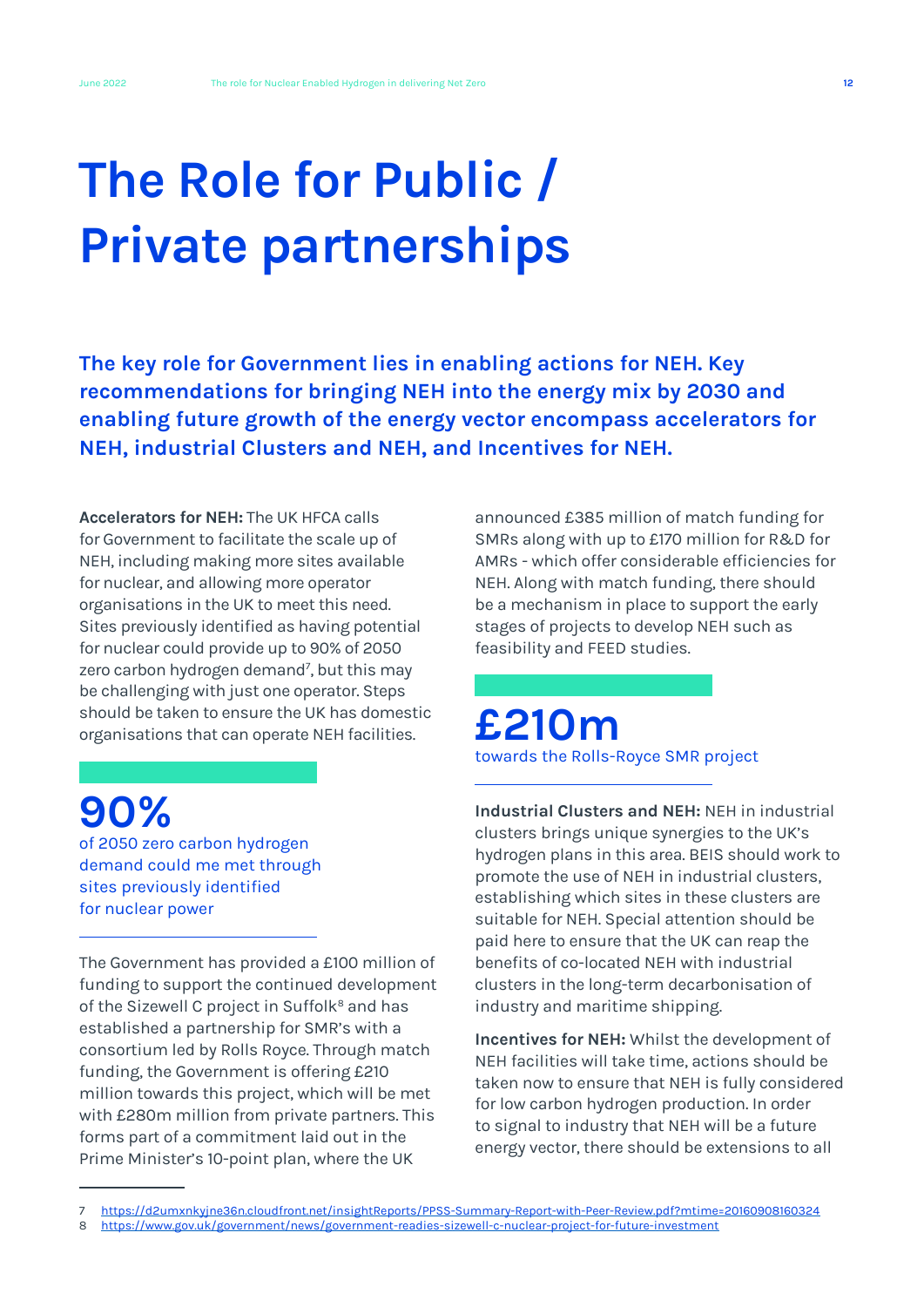incentives associated with low carbon hydrogen to include NEH in its scope. This should include the RTFO, Hydrogen Business Model, and the Net Zero Hydrogen Fund.

Contracts for difference (CfDs) have been a key enabler for the UK's offshore wind sector and have helped drive costs down over the past decade. This approach was also successfully applied in the biomass sector<sup>9</sup>. More recently, Hinkley Point C has received a CfD to guarantee a strike price for a 35 year period<sup>10</sup>. Government should recognise the differences associated with large-scale, long-term capital build projects like nuclear and make use of a range of financing support mechanisms as appropriate. This should include application of the Regulated Asset Base model, which shares risks between developers, government and energy users, to enable lower cost buildout of nuclear power. The application of different financing mechanisms should be considered

on a case-by-case basis for nuclear technology generations as the rollout of SMRs and AMRs progresses in the UK.



<sup>9</sup> https://renewablesnow.com/news/ec-to-assess-cfd-for-645-mw-drax-biomass-plant-in-uk-508208/#:~:text=Drax%20is%20working%20to%20convert%20to%20biomass%20three,of%20electricity%20falls%20below%20a%20pre-determined%20strike%20price.

10 https://www.nuclearinst.com/Events/Branch-events/london/Hinkley-Point-C-the-Contract-for-Differences-agreement-/44862#:~: text=The%20Contract%20for%20Differences%20was%20perhaps%20the%20most,output%20of%20Hinkley%20Point%20C%20 for%2035%20years.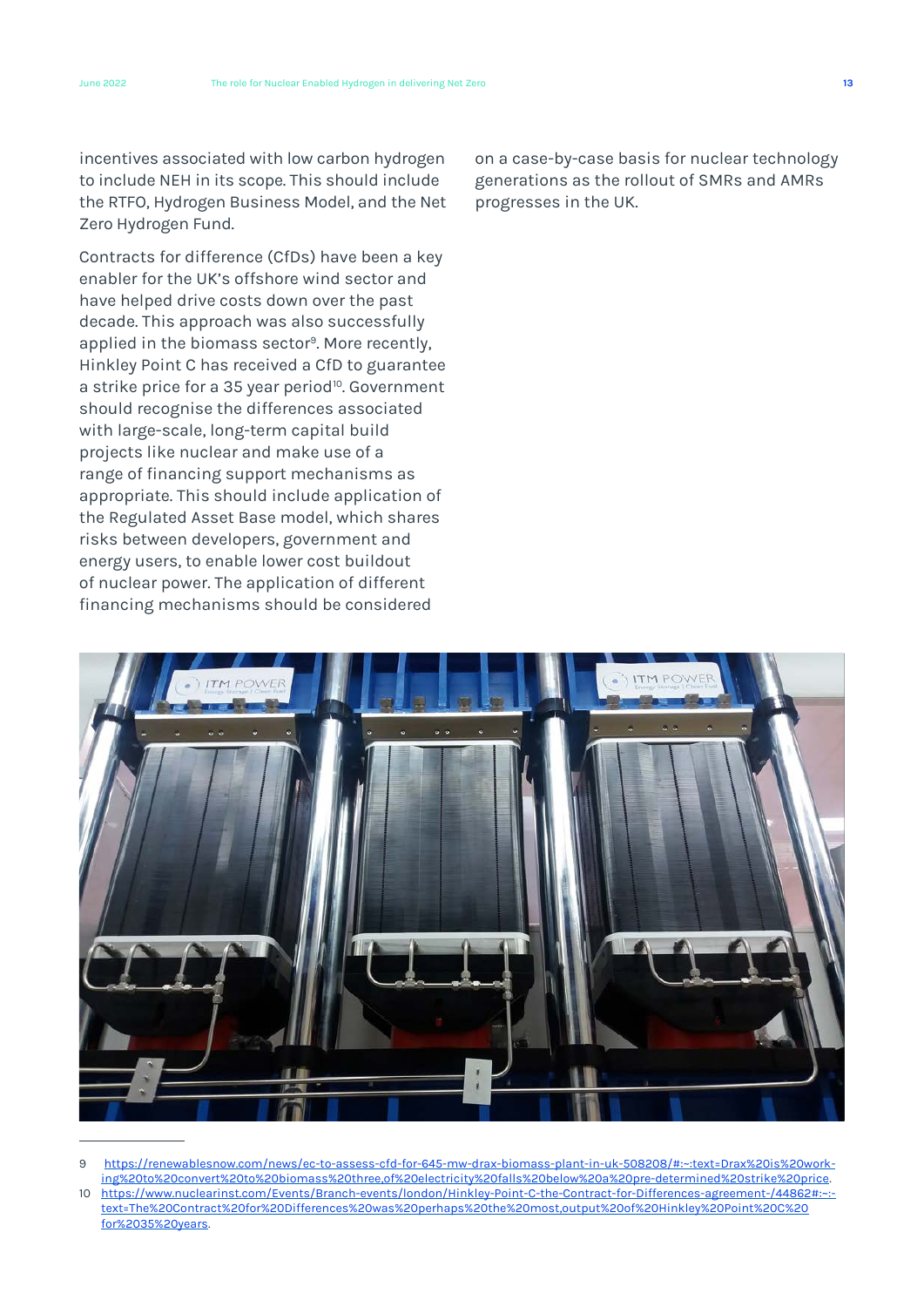## **About the UK HFCA**

**The UK HFCA is the leading pan-UK hydrogen association, dedicated to supporting stakeholders across the entire value chain of both the Hydrogen sector and the Fuel Cell industry. Our 80+ members represent over 200,000 employees globally, with combined revenues over £400 billion, and cover the entire value chain from raw material sourcing, to supply chain and components, financing, professional services, B2B and consumer facing solutions. With over 15 years of experience, the UK HFCA is a leader in advocating for and accelerating the transition to Net Zero in the UK through the deployment of hydrogen and fuel cell solutions. Our mission is to help grow the industry and our members' activities in the UK and beyond, and achieve the best policy outcomes for the industry across the full range of applications and opportunities.**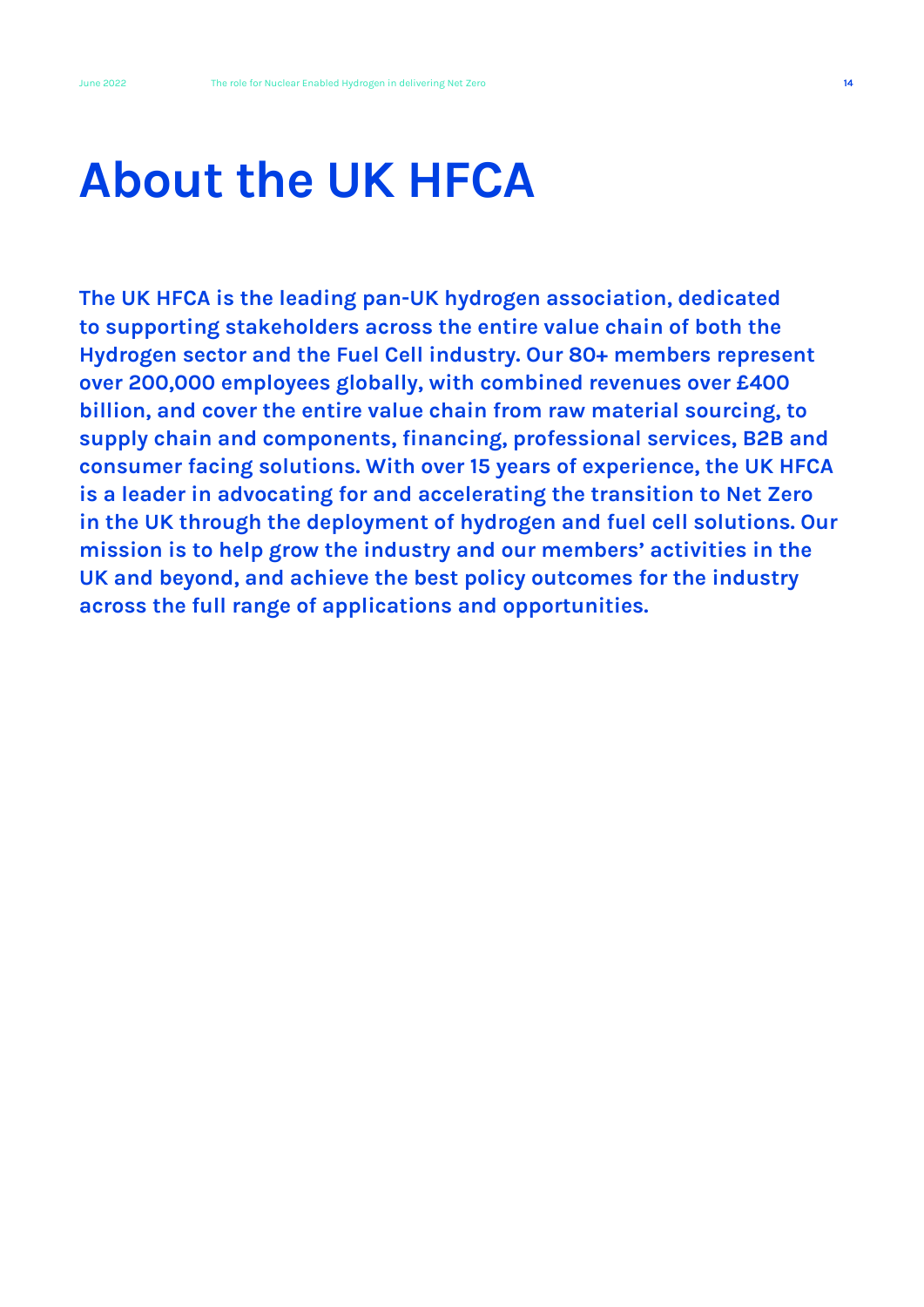## **Executive members**

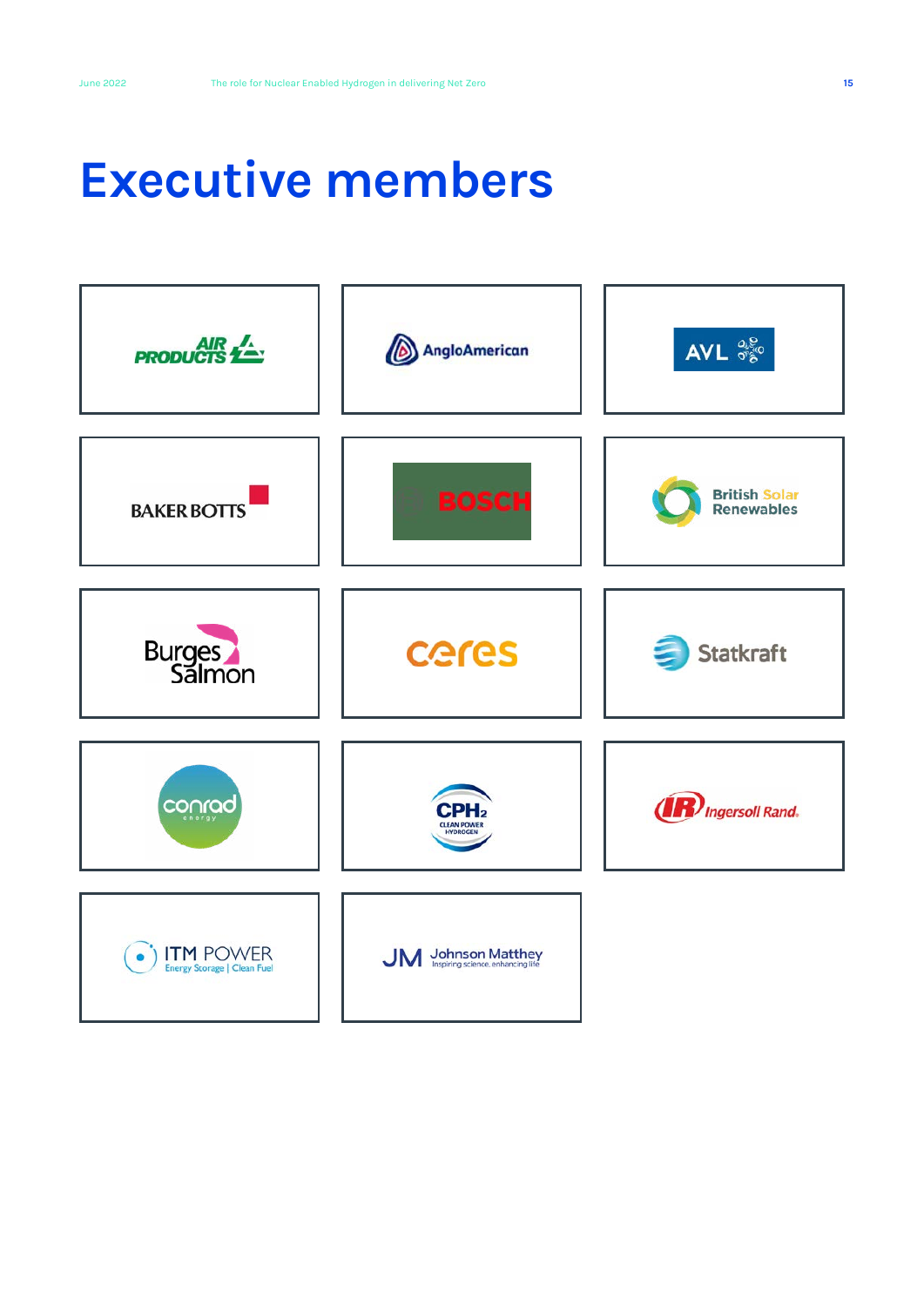## **Members**